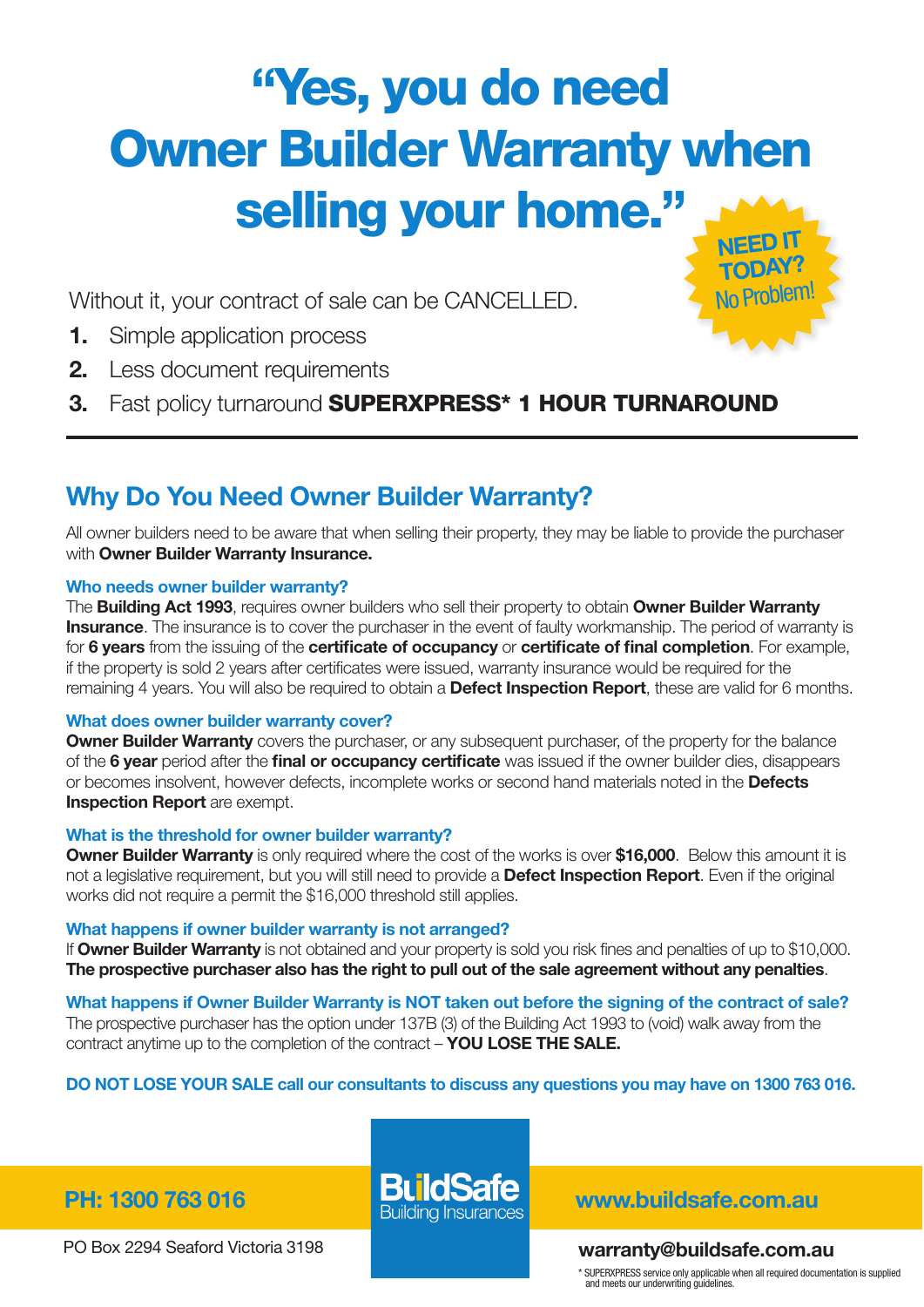# Owner Builder Warranty Insurance Proposal

Please answer ALL questions

| <b>1. DETAILS OF THE INSURED</b>                                                                              |               |                                                                            | 3. DI                                |
|---------------------------------------------------------------------------------------------------------------|---------------|----------------------------------------------------------------------------|--------------------------------------|
| Owner Builder Details:                                                                                        |               |                                                                            | O                                    |
|                                                                                                               |               |                                                                            | <b>Type of</b>                       |
|                                                                                                               |               |                                                                            | <b>Bricklay</b>                      |
| <b>Trading Name:</b>                                                                                          |               |                                                                            | (if used<br>available                |
|                                                                                                               |               |                                                                            |                                      |
|                                                                                                               |               |                                                                            | Carpent<br>(if used                  |
| <b>Current Residential Address:</b>                                                                           |               |                                                                            | available                            |
|                                                                                                               |               |                                                                            | Plastere                             |
| State:                                                                                                        | Postcode:     |                                                                            | (if used<br>available                |
| Phone:                                                                                                        | Email:        |                                                                            |                                      |
| Property for Sale Address:                                                                                    |               |                                                                            |                                      |
| Flat/Unit No:                                                                                                 | Unit No:      | Lot No:                                                                    | <b>4. AF</b>                         |
| Street:                                                                                                       |               |                                                                            | Have you<br>declined                 |
| Suburb:                                                                                                       |               |                                                                            | Have you                             |
| State:                                                                                                        | Postcode:     |                                                                            | as an Ow<br>Have you                 |
| Is there Body Corporate at the Property?                                                                      |               | Yes  <br>No                                                                | registratio                          |
| 2. TYPE OF OWNER-BUILDER WORK                                                                                 |               |                                                                            | Have you<br>to repair/<br>a compla   |
| several types of work eg: Garage, Swimming Pool.                                                              |               | Identify the type of work to be insured. For example, if the work includes | Is there a<br>Owner Bu               |
| Single storey                                                                                                 | Double storey | Other                                                                      | Have you<br>into a dee<br>subject to |
| Construction of a Dwelling                                                                                    |               |                                                                            | involved i                           |
| Construction of a Dwelling Extension                                                                          |               |                                                                            | If you ans                           |
| Construction of a Garage, Carport                                                                             |               |                                                                            |                                      |
| Renovation of a Dwelling                                                                                      |               |                                                                            |                                      |
| Completion of a Dwelling                                                                                      |               |                                                                            |                                      |
| Construction of a Swimming Pool                                                                               |               |                                                                            |                                      |
| Provide a detailed description of Owner Builder work<br>(eg: construction of two storey dwelling with garage) |               |                                                                            |                                      |
|                                                                                                               |               |                                                                            |                                      |
|                                                                                                               |               |                                                                            |                                      |
|                                                                                                               |               |                                                                            |                                      |
|                                                                                                               |               |                                                                            |                                      |
|                                                                                                               |               |                                                                            |                                      |
| Floor area of project: m2                                                                                     |               |                                                                            |                                      |
| Replacement cost of work @ current day rates: -                                                               |               |                                                                            |                                      |
| \$                                                                                                            |               |                                                                            |                                      |
|                                                                                                               |               |                                                                            |                                      |

### 3. DETAILS OF CONTRACTORS WHO CARRIED OUT WORKS GREATER THAN \$16,000

| <b>Type of Work</b>                             | <b>Name</b> | <b>Address</b> | Licence No. |
|-------------------------------------------------|-------------|----------------|-------------|
| <b>Bricklayer</b><br>(if used and<br>available) |             |                |             |
| Carpenter<br>(if used and<br>available)         |             |                |             |
| Plasterer<br>(if used and<br>available)         |             |                |             |

# PLICANT HISTORY

| Have you at any time ever been refused or<br>declined Builders Warranty Insurance?                                                                                                      | Yes I No |                |
|-----------------------------------------------------------------------------------------------------------------------------------------------------------------------------------------|----------|----------------|
| Have you purchased Builders Warranty Insurance<br>as an Owner Builder within the last five years?                                                                                       | Yes No   |                |
| Have you ever held a builders/contractor licence or<br>registration?                                                                                                                    | Yes I No |                |
| Have you ever had a claim against you or been directed<br>to repair/replace defective workmanship as a result of<br>a complaint by a Homeowner?                                         | Yes      | N <sub>0</sub> |
| Is there any relationship between the<br>Owner Builder and the Purchaser?                                                                                                               | Yes      | N <sub>0</sub> |
| Have you ever been declared bankrupt or entered<br>into a deed of assignment/composition or been<br>subject to a legal judgement or are currently<br>involved in any legal proceedings? | Yes I    |                |

*If you answered yes to any of the above questions please supply full details* 

Replacement cost of swimming pool @ current day rates: –

\$

*(N.B. The replacement cost should reflect the price a licenced builder would charge today to do all the work which is now being insured)* <sup>2</sup>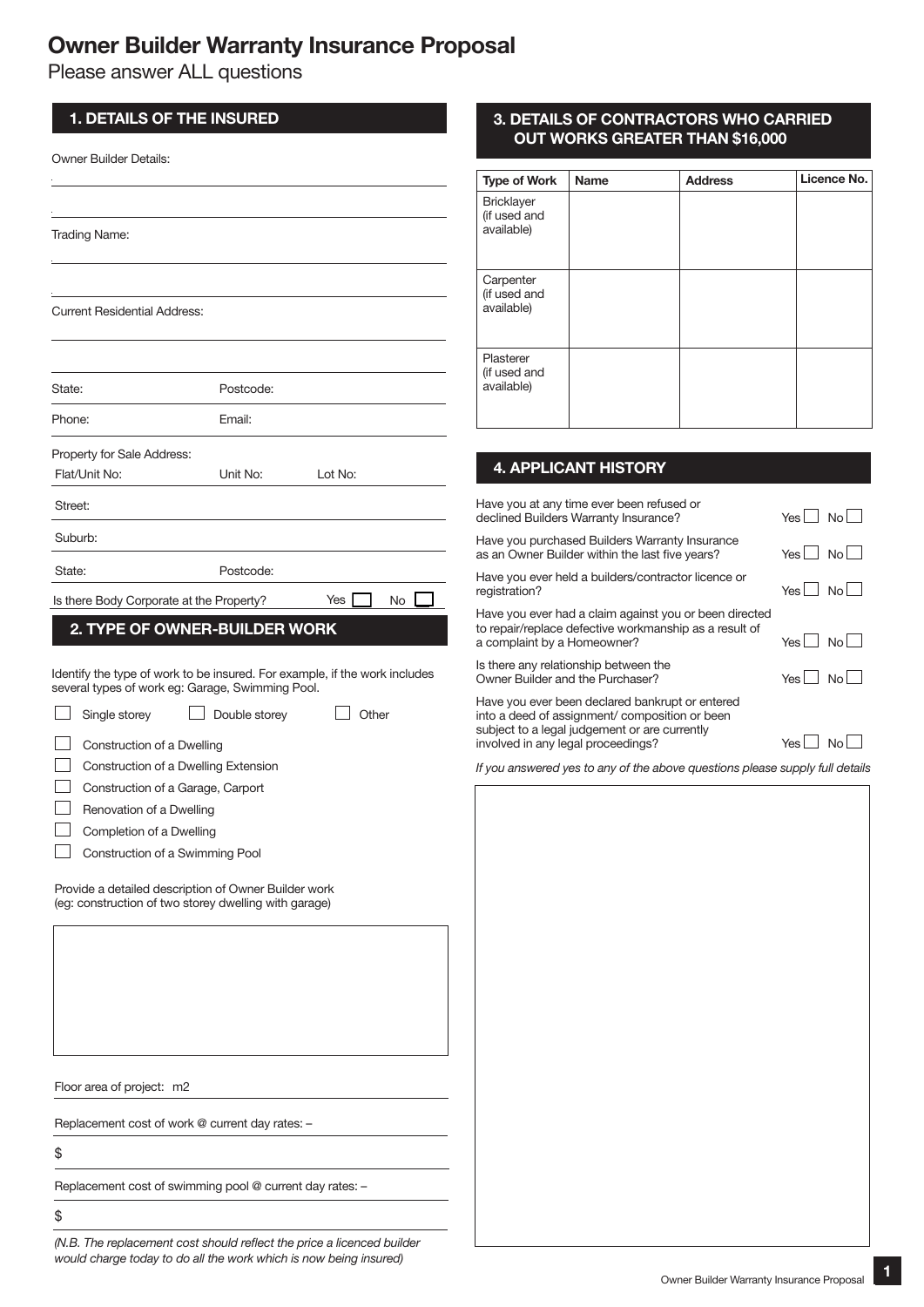#### 5. DECLARATION

#### This declaration must be completed and signed by or on behalf of all parties making this application.

I/we declare that:

 $\mathbf{r}$ 

- i. the answers and information given by me/us in this proposal are true and correct in all respects and that no information has been withheld which would affect Assetinsure's decision about accepting this insurance and where answers in this proposal are not my/our own handwriting, they have been checked by me/us and I/we agree they are correct
- ii. I/we have read and understood the clauses detailed under the Important Information in this proposal
- iii. if there was insufficient space to fully answer any questions, we have attached supplementary pages providing the additional information required
- iv. I/we authorise Assetinsure to give to, or obtain information from other insurers or an insurance or credit reference bureau, any information relating to these insurance covers, and any other insurances held by me/us and claims under those insurances
- v. I/we understand that if this Proposal is accepted the insurance cover will be subject to the terms and conditions set out in Assetinsure Owner Builder Warranty Insurance Policy
- vi. I/we further acknowledge that Assetinsure, their agents or employees reserve the right to decline this proposal
- vii. I/we acknowledge that on issuance of an individual Owner Builder Warranty Certificate it is the purchaser and the successors in title to the purchaser who is the Insured and not me/us as the Applicant/ Owner Builder
- viii. I/we confirm that the information contained in this application is true and correct
- ix. I/we have read and understood the terms and conditions of the Financial Services Guide
- x. By providing this information and signing this form, you confirm you have the consent of the alternate contact to provide their name and for them to provide your current details if Assetinsure cannot reach you at your usual address

#### **Applicants**

| Signature:                                 |             |  |
|--------------------------------------------|-------------|--|
| Print Name:                                | Date: $/$ / |  |
| Signature:                                 |             |  |
| Print Name:                                | Date: $/$ / |  |
| Please supply a future forwarding address: |             |  |

Alternate Contact (Optional):

Name: Phone:

Address:

(to be used only when contact cannot be made with you at your usual address)

#### **6. DOCUMENT CHECKLIST**



To avoid delays with processing your Warranty Insurance Proposal, use this checklist to ensure you include all the required documentation. To avoid delays with processing your \<br>Insurance Proposal, use this checklist<br>you include all the required document

#### Victoria Checklist

- Arrange a 137B inspection/defects report and attach copy<br>(To engage an accredited inspector see www.buildsafe.com.au)
- 2. Owner Builder to complete and sign proposal form
- 3. Attach a copy of the building permit
- Attach a copy of the Certificate of Occupancy or  $\overline{4}$ . Final Inspection Certificate
- Copy of Driver's Licence of Owner Builder  $5.$

### **7. CONVEYANCER/SOLICITOR DETAILS**

Company Name:

Contact Name:

Email Address:

Phone: Mobile:

### **8. QUESTIONNAIRE**

How did you find out about BuildSafe?

Conveyancer/Solicitor

Inspector

Internet search

Google Ad

Friend

Other:

Are you building again?  $\Box$  No  $\Box$ 

Owner Builder

Registered Builder or

#### **Buying a new home**

#### 9. PAYMENT DETAILS

PAYMENT OPTIONS Bank Cheque - Direct Payment - Credit Card (Visa or MasterCard Only)

Our bank details Account name:

BuildSafe Insurance Brokers Pty Ltd BSB: 183 334 Macquarie Bank Account No: 305 584 781

Please Note: Direct payment requires a copy of the transaction receipt with your proposal as proof of payment. Subject to bank clearance. Note: We cannot accept Personal or Business Cheques

*1.2% Surcharge applies to* 

#### PLEASE RETURN TO:

BuildSafe Insurance Brokers Pty Ltd PO Box 2294, Seaford Vic 3198 Phone: 1300 763 016

Email: warranty@buildsafe.com.au